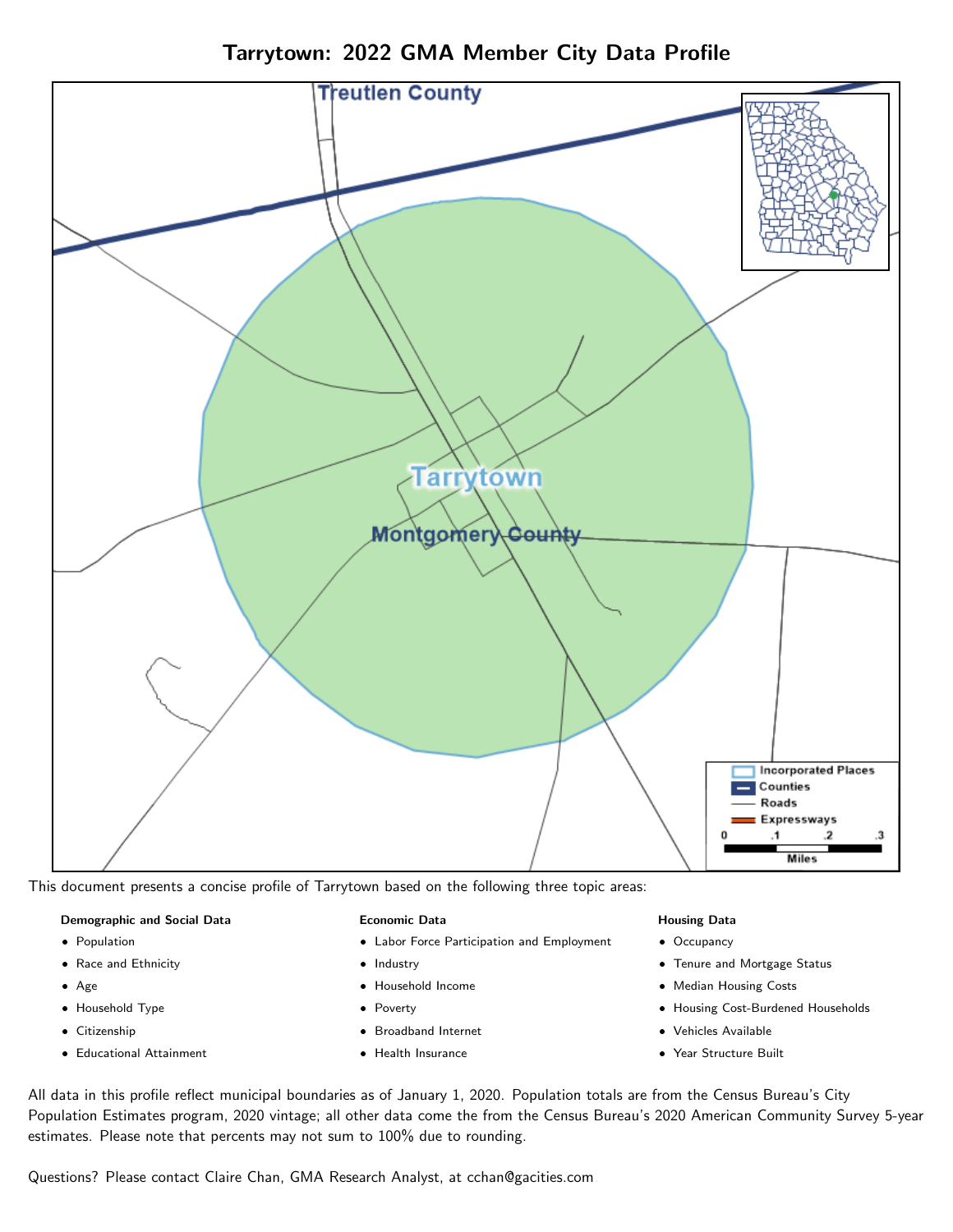# Tarrytown: Demographic and Social





0% 5% 10% 15% 20% 25% 30% 30% 25% 20% 15% 10% 5%

## **Citizenship**

| <b>Native Born</b><br>100% |  |
|----------------------------|--|

Race and Ethnicity



Source: U.S. Census Bureau, City Population Estimates, 2020 vintage Source: American Community Survey, 2020 5-year estimates, table B03002

## Household Type



Source: American Community Survey, 2020 5-year estimates, table B01001 Source: American Community Survey, 2020 5-year estimates, table B11001

### Educational Attainment



Source: American Community Survey, 2020 5-year estimates, table B05002 Source: American Community Survey, 2020 5-year estimates, table B15002

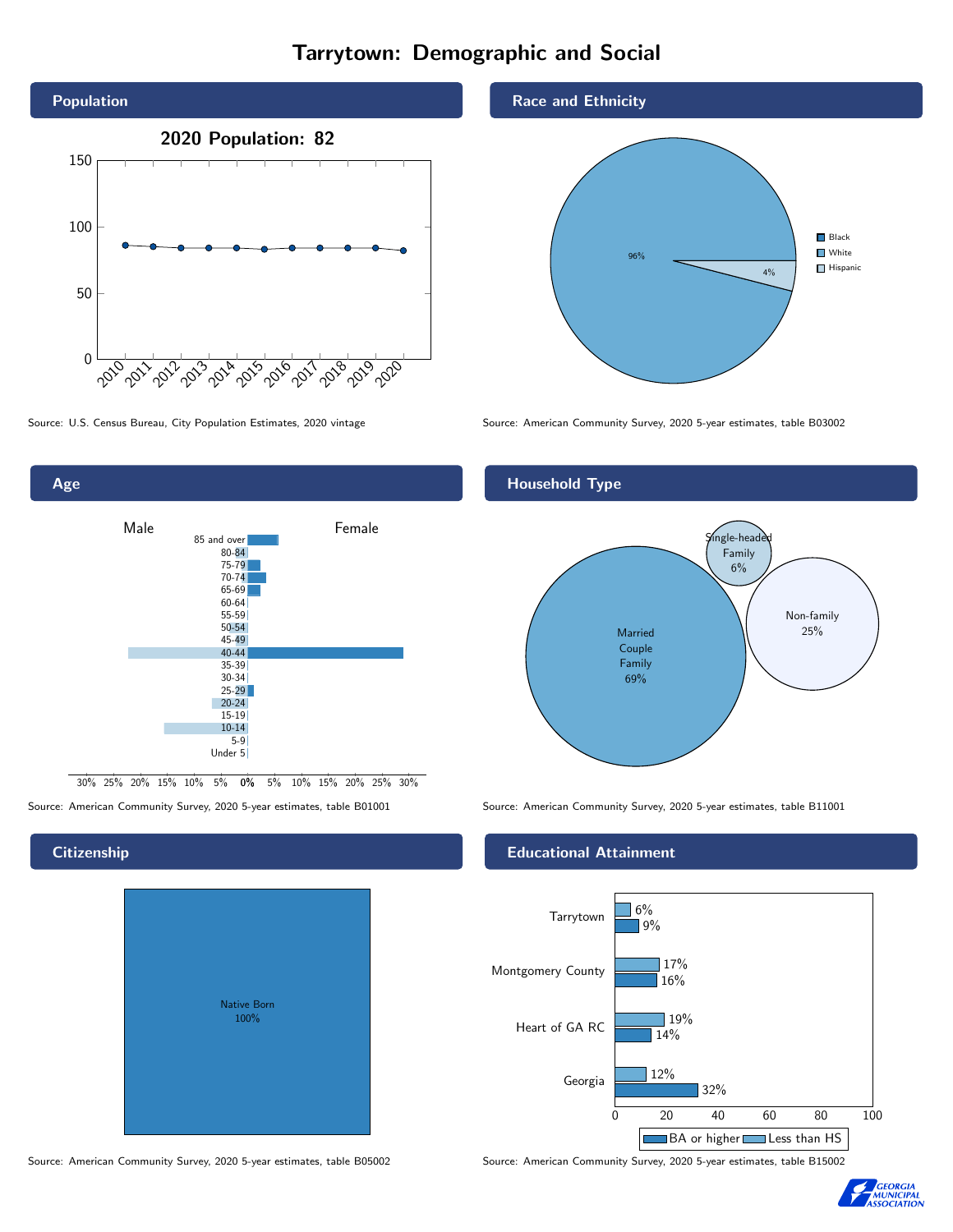# Tarrytown: Economic



Source: American Community Survey, 2020 5-year estimates, table B23001 Note: Unemployment rate is based upon the civilian labor force.

## Industry

| Agriculture, forestry, fishing and hunting, and mining      | $8\%$ |
|-------------------------------------------------------------|-------|
| Construction                                                | 58%   |
| Manufacturing                                               | $0\%$ |
| <b>Wholesale Trade</b>                                      | 6%    |
| Retail Trade                                                | $0\%$ |
| Transportation and warehousing, and utilities               |       |
| Information                                                 |       |
| Finance and insurance, real estate, rental, leasing         |       |
| Professional, scientific, mgt, administrative, waste mgt    |       |
| Educational services, and health care and social assistance |       |
| Arts, entertainment, recreation, accommodation, food        |       |
| service                                                     |       |
| Other services, except public administration                |       |
| Public administration                                       |       |

Source: American Community Survey, 2020 5-year estimates, table C24030



Source: American Community Survey, 2020 5-year estimates, tables B19013 and B19025 Source: American Community Survey, 2020 5-year estimates, table B17010

Broadband Internet No 33% Yes 67%

### Health Insurance



Source: American Community Survey, 2020 5-year estimates, table B28002 Source: American Community Survey, 2020 5-year estimates, table B18135



## Poverty